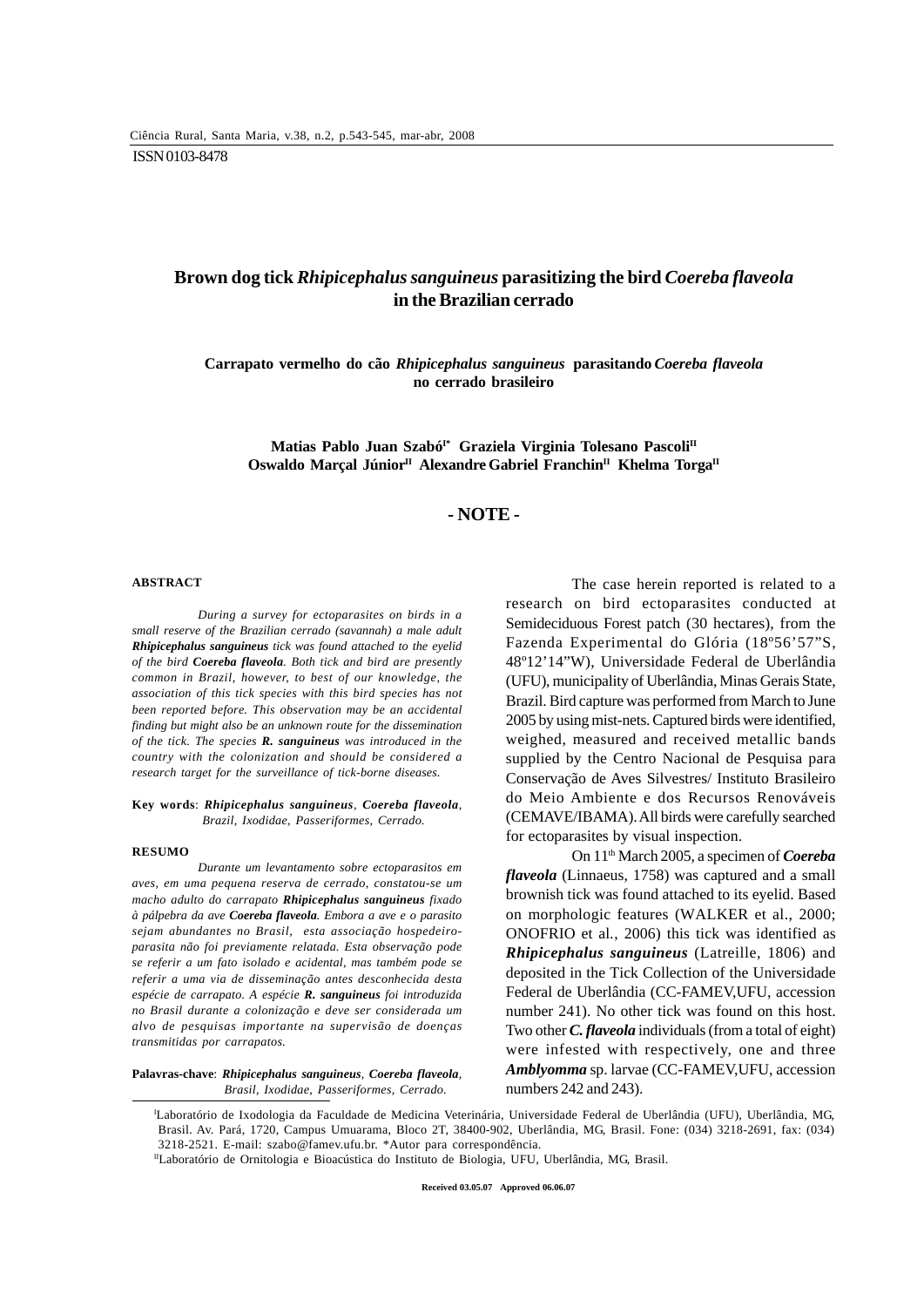The brown dog tick, *R. sanguineus*, is cosmopolitan and probably the most prevalent of all ixodid species (PEGRAM et al., 1987) and it was introduced in the South American region during colonization (GUGLIELMONE et al*.*, 2006a). In the Neotropical region *R. sanguineus* is an almost exclusive dog tick although it can occasionally be found on other mammals (ARAGÃO, 1936; EVANS et al*.*, 2000; LABRUNA et al*.*, 2005). Its occurrence on wild carnivores, captive or free-living, was always associated to coexistence with domestic dogs (LABRUNA et al*.*, 2005). It is considered the only species of *Rhipicephalus* in the Neotropical region (GUGLIELMONE et al*.*, 2006a), although the presence of other species of the same genus cannot be ruled out (SZABÓ et al., 2005). Worldwide *R. sanguineus* has been linked to tick-borne diseases such as spotted and boutonneuse fever and ehrlichiosis in humans, and babesiosis and ehrlichioses in dogs (WALKER et al*.*, 2000; DEMMA et al*.*, 2005). Human parasitism has been reported occasionally in the Neotropical region (GUGLIELMONE et al., 2006b).

The Bananaquit, *C. flaveola* is a familiar small bird (10.5 to 11cm) found in South and Central Americas (RIDGELY & TUDOR, 1989). In Brazil, Bananaquit is considered one of the most abundant birds (SICK, 1997). It lives in open and semiopen habitats, occurring in urban, rural and natural areas (mainly in 'capoeiras' and forest edges). This species is primarily nectarivorous, but also eats fruits and small insects. It is a very active bird and may be seen foraging at different levels of the trees and/or exploring alternative food supplies, as artificial drinking fonts with sugary water (RIDGELY & TUDOR, 1989; SICK 1997; SIGRIST 2006).

Abundance, behavioral features of both host and parasite described in this report and environmental alterations as well, seem to favor the meeting of *C. flaveola* and *R. sanguineus*. The tick is predominant in urban areas where it may infest as much as 30% of dogs (SZABÓ et al., 2001); however, heavy infestations occur also in rural areas if dogs are kept under conditions favourable for the tick: inside houses or kennels. At the same time, *R. sanguineus* tickcontaminated location maintains its infesting capacity for several months thanks to unfed tick longevity, especially that of the adult. Considering that *C. flaveola* has intense activity close to areas with human activities, as well as the longevity and occurrence of *R. sanguineus* on higher places and abundance of both host and tick, meeting of these beings is feasible.

The investigated forest fragment is a small remnant of the Cerrado biome beside the Uberlândia town. The Cerrado is Brazil's tropical savannah, and which is arguably under greater threat than the Amazon rainforest (MARRIS, 2005). Such biome is considered a biodiversity hot spot which means that it is especially rich in endemic species and particularly threatened by human activities (CINCOTTA et al., 2000). The fragment from this report is exposed to the surrounding agricultural activities enhancing the likelihood of entrance of parasites from rural, and from urban areas. The presence of non Neotropical tick species on a bird inside the fragment is an undeniable evidence of such interference.

Parasites of birds are an important research task for the unrestricted movements of their hosts and thus possible bridging among natural, rural and urban areas. As ticks are obligate ectoparasites of mammals, birds, reptiles and amphibians, they are also vectors of a great variety of pathogenic organism groups, including viruses, rickettsiae, bacteria, protozoa and fungi (TELFORD III & GOETHERT, 2004). In Brazil, the knowledge about ticks on birds is scanty and the role of these hosts in the infectious disease transmission chains is largely unknown. Adult *R. sanguineus* has been previously reported on a pigeon *Columba livia* (Gmelin, 1789) in Rio de Janeiro (DIOGO et al., 2003). This pigeon species, however, is a non-native bird in Brazil and it is found in high numbers solely inside cities. The Bananaquit, on the other hand, is a Neotropical bird and ubiquitous in nature. Thus, although the parasitism herein reported might merely indicate this bird's coexistence with domestic dogs, it might also be associated with the mixing of tick bornepathogens, ticks and hosts that were held apart by natural barriers and therefore with an unpredicted outcome.

### **REFERENCES**

ARAGÃO H.B. Ixodidas brasileiros e de alguns paizes limitrophes. **Memórias do Instituto Oswaldo Cruz**, v.31, n.4, p.759- 841, 1936.

CINCOTTA R.P. et al. Human populations in the biodiversity hotspots. **Nature,** v.404, p.990-992, 2000.

DEMMA L.J. et al. Rocky Mountain Spotted Fever from an unexpected tick vector in Arizona. **New England Journal of Medicine,** v.353, n.6, p.587-594, 2005.

DIOGO, A.A.R. et al. Parasitismo por *Rhipicephalus sanguineus* Latreille, 1806 em *Columba livia* Linnaeus na cidade do Rio de Janeiro, Brasil. **Entomologia y Vectores**, v.10, n.2, p.277- 280, 2003.

EVANS D.E. et al. A review of the ticks (Acari, Ixodida) of Brazil, their hosts and geographic distribution - 1. The state of